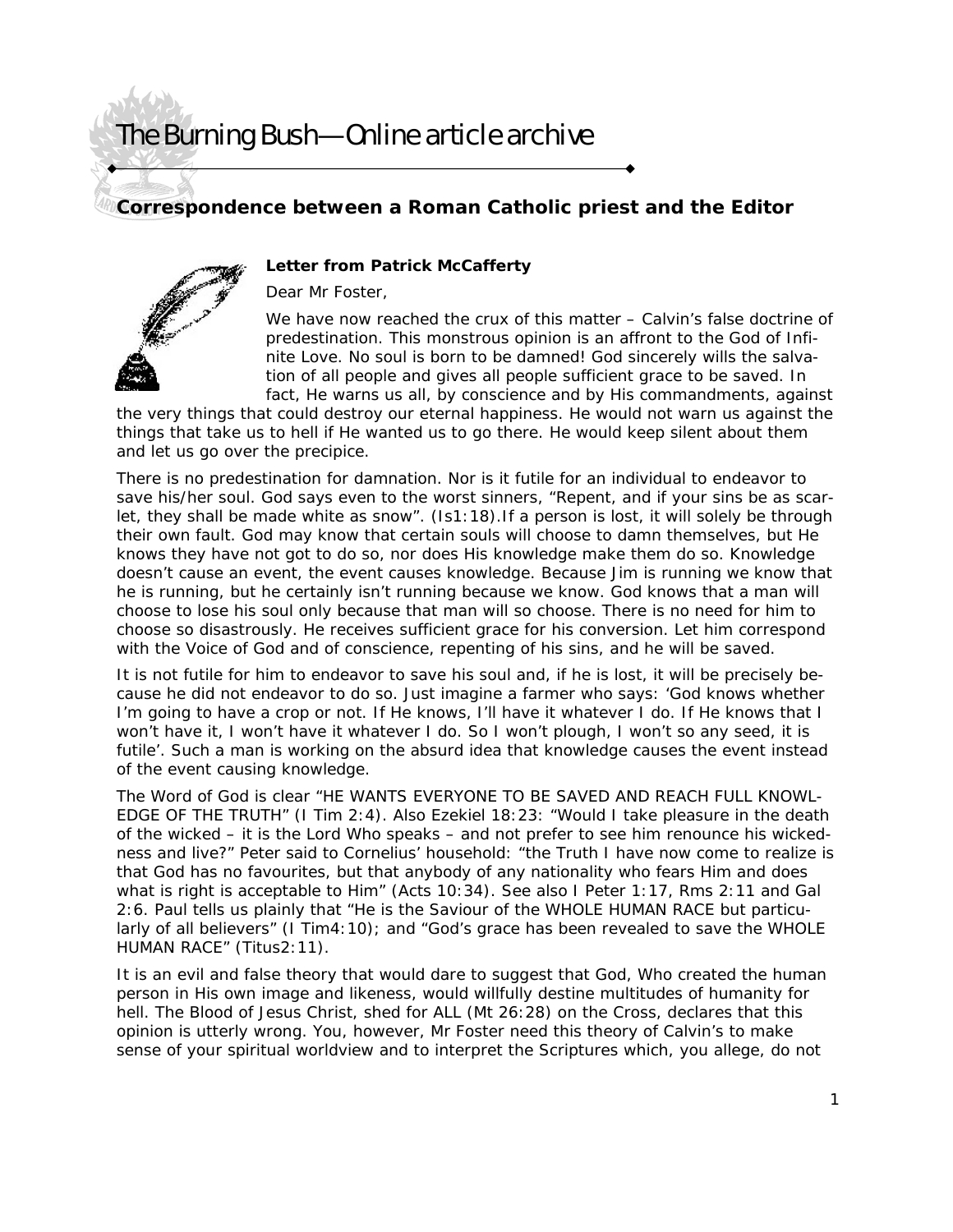teach what I claim. The plain Word of God refutes you. If your view of salvation is true, then most of the God's Word is rendered obsolete and meaningless. For those who are going to be lost no matter what, it is pointless to read His Word; and for those "elect" who are certain they are saved no matter what, there is no need to read His Word - its injunctions are superfluous. This stance is ludicrous and untenable. You wrote: "It is no argument to trawl through the Holy Scriptures and quote verses warning of the dreadful consequences awaiting those that profess faith in Christ but then fall away, if we are erroneously claiming that the verses teach something they do not.

They do not teach what you claim. They are warnings to those who lightly assume a profession of Christianity but whose hearts have never been truly regenerated. They are addressed to that multitude of which Christ speaks in Matthew 7:21-23. "Not every one that saith unto me, Lord, Lord, shall enter into the kingdom of heaven; but he that doeth the will of my Father which is in heaven. Many will say to me in that day, Lord, Lord, have we not prophesied in thy name? And in thy name have cast out devils? And in thy name done many wonderful works? And then will I profess unto them, I never knew you: depart from me, ye that work iniquity." They do not teach what I claim? So say you. Christ, however, is also warning those who think they are "saved" to beware lest on the Day they too find themselves on the receiving end of His "depart from Me". As the Apostle wrote: "If any man thinks himself to stand let him take heed lest he fall". Your reference to I Cor 12:28- 34 is no proof of your argument being true. The punishments of which Paul speaks are sent as a lesson so that people may reform themselves before the Last Judgement. "We are corrected by the Lord to save us from being condemned along with the world" Evidently, the Lord would not need to so correct His people were it not possible for them to ultimately be "condemned along with the world", by their persistent sinful rebellion.

Within the Church of God there exists the wheat and the chaff. One Day, "He will clear His threshing floor and gather His wheat into His barn; but the chaff He will burn in a fire that will never go out" (Mt3:12). We must ensure that we are pure wheat for Christ. Then, on the Day of Judgement, we will declare with all the redeemed: "See this is our God in Whom we HOPED for salvation. The Lord is the One in whom we have HOPED. We exult and we rejoice that He has saved us". (Is 25:9).

Yours sincerely,

Patrick McCafferty.

#### **Reply from Ivan Foster**

Dear Mr. McCafferty,

"The crux of this matter", as you put it, is not predestination but how the sinner is saved. You have repeatedly claimed that we must, by our works, labour to get into heaven. Christ's death on the cross is not sufficient of itself but we must "cooperate" with God in our salvation. That teaching I say is not what the Bible sets forth. Your views on Predestination come as no surprise, but that is not the topic that gave rise to this exchange. Before concentrating upon the true subject of this debate, I will, however, quote a few verses on the topic of God acting sovereignly. "What shall we say then? Is there unrighteousness with God? God forbid. For he saith to Moses, I will have mercy on whom I will have mercy,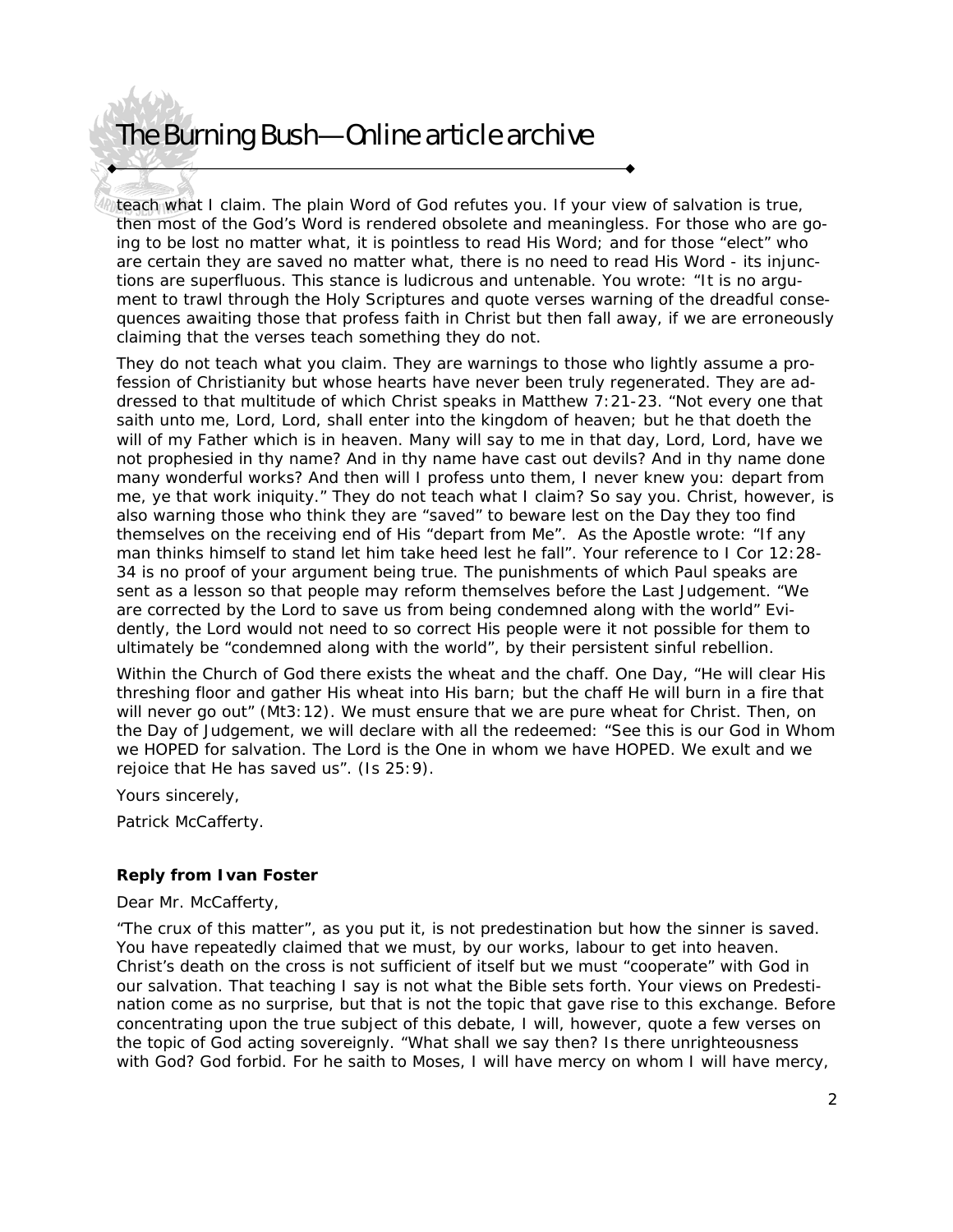and I will have compassion on whom I will have compassion. So then it is not of him that willeth, nor of him that runneth, but of God that sheweth mercy. For the scripture saith unto Pharaoh, Even for this same purpose have I raised thee up, that I might shew my power in thee, and that my name might be declared throughout all the earth. Therefore hath he mercy on whom he will have mercy, and whom he will he hardeneth. Thou wilt say then unto me, Why doth he yet find fault? For who hath resisted his will? Nay but, O man, who art thou that repliest against God? Shall the thing formed say to him that formed it, Why hast thou made me thus? Hath not the potter power over the clay, of the same lump to make one vessel unto honour, and another unto dishonour?" Romans 9:14-21. It is vain of man to say what God is or what God purposed and willed outside of that revealed of Him in the Bible. Our idea of how love should work and how mercy should work and how justice should work are the ideas of totally depraved and fallen men. It is our duty to bring our minds under the rule of God's Word rather than seeking to reassemble the Bible so that it appears to support our notions.

But back to what the Bible says about the obtaining of eternal life by the sinner. I have repeatedly attempted to show you that, according to the Bible, we are all, by nature, spiritually dead and thus incapable of doing anything toward obtaining eternal life. Can the rotting corpse in the grave contribute to its resurrection? Eternal life is given of God in the same fashion as life was given to the corpse of Lazarus ( John 11:39-44). I have reiterated this point time and again, but you have never addressed it or attempted to explain how the dead soul may contribute to its own resurrection. I must ask you to concentrate on this matter for this is the true crux of our discussion.

#### **How does the dead soul assist in its own resurrection?**

Life is imparted by God in a sovereign fashion just as Christ imparted healing to the impotent man of John 5:1-15. The man did not know or believe on Christ and Christ healed only him and then departed from the pool. How dare sinful man say that such a procedure is contrary to justice or that all should have been healed or at least given the opportunity to apply for healing? I cannot tell why Christ acted so other than to say it pleased Him Who is all-wise and the God of "all grace" (1 Peter 5:10) to act so and I bow before His displayed and manifested will. Indeed, what further understanding could I desire! I believe the Bible when it says: "Who hath saved us, and called us with an holy calling, not according to our works, but according to his own purpose and grace, which was given us in Christ Jesus before the world began" (2 Timothy 1:9).

The spiritual life that Christ imparts to the dead soul that He quickens, is eternal and abundant. "And I give unto them eternal life; and they shall never perish, neither shall any man pluck them out of my hand" (John 10:28). "The thief cometh not, but for to steal, and to kill, and to destroy: I am come that they might have life, and that they might have it more abundantly" (John 10:10). The life thus imparted cannot end. In its essence it is eternal. It need not be maintained by man for it cannot end. It is the very life of God within the regenerated soul (Galatians 2:20, Ephesians 4:18). The evidence of this imparted life is the soul beginning to exercise faith and repentance. It obeys the gospel and walks in submission to Christ's revealed will. It is thus showing that it is alive in Christ Jesus. That exercising of faith and repentance, that walking in holy obedience, is not in order to obtain life but is evidence that life has begun. Before a soul can believe and obey it must be alive. Yet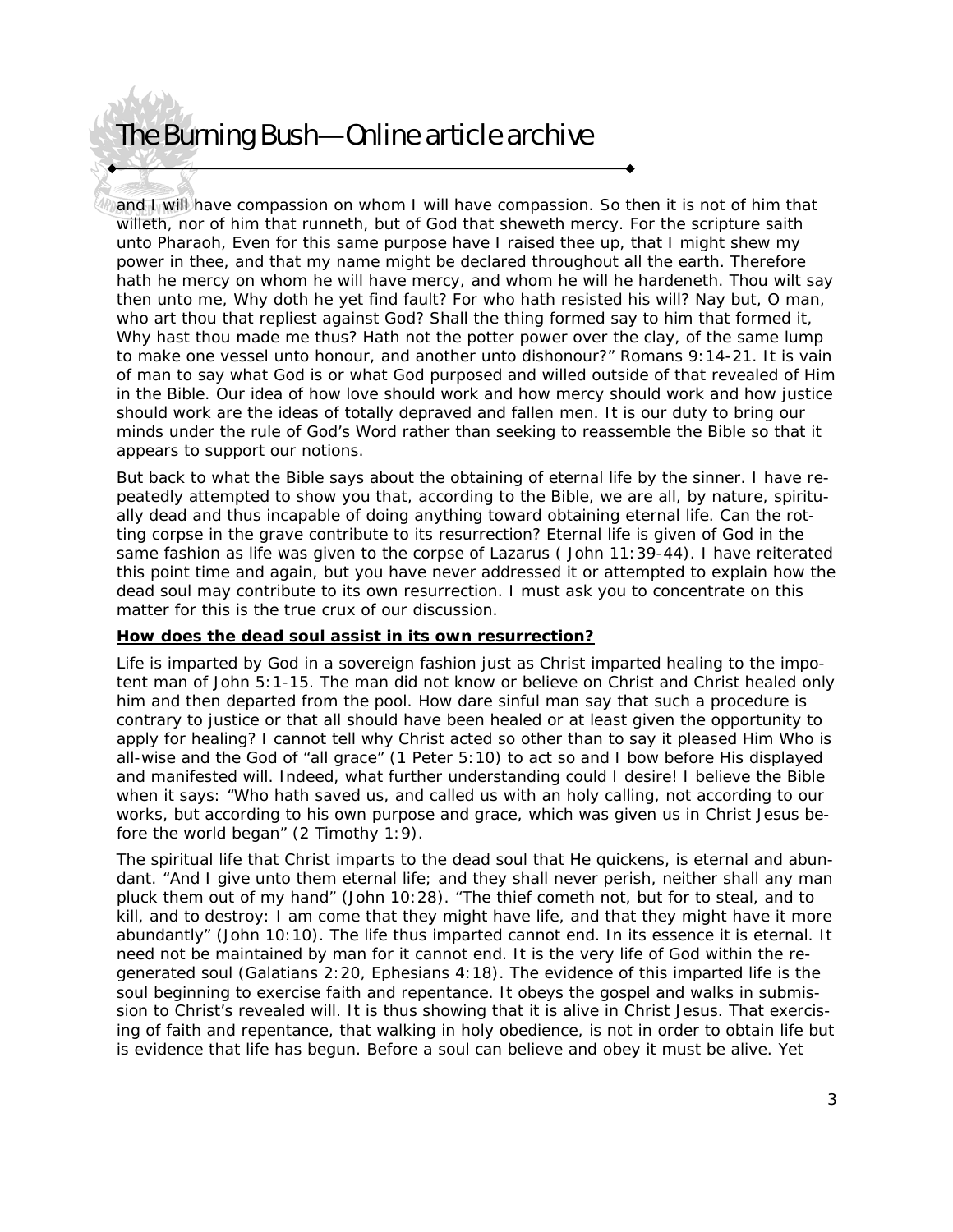you persist in saying that you believe and obey in order to be made alive.

### **Can you explain how faith and obedience may be exercised by a soul dead in trespasses and sins (Ephesians 2:1) in order to assist in its own resurrection? Whence comes this power to exercise faith and obedience within the dead soul?**

Following upon its resurrection, the regenerated soul will instinctively walk in obedience to God. God has illustrated this simple fact by endowing the creatures of this world with certain inherent instincts which are exercised without learning or copying from their progenitors. As the flower turns to the sun, so the newly regenerated believer turns to Christ, His ordinances and His people when quickened (Acts 2:41-42, 9:17-22).

Christ has warned that many false disciples will attach themselves to His church. They are the result of the deceptions of the devil. They are the wheat-like tares amongst the true wheat. The Saviour issued many warnings about such and stated that the only true mark of the genuine believer is a persevering in the way of holiness. Such perseverance is the direct and immediate result of God working within the heart and soul of His people. "Wherefore, my beloved, as ye have always obeyed, not as in my presence only, but now much more in my absence, work out your own salvation with fear and trembling. For it is God which worketh in you both to will and to do of his good pleasure" (Philippians 2:12- 13). If there is a falling away manifested, it is a signal to the person in whom it is detected that he may, after all, be only a mere professor of religion and not a possessor of life in Christ. The true believer who stumbles and backslides will return to Christ in obedience to the promptings and strivings of the Holy Spirit, which will be what the true believer, who has backslidden, will be experiencing. If, on the other hand, the wayward professor of Christ can live in the state of carelessness and disobedience, they are not true believers and the fires of damnation await them.

That is a very much simplified summary of the matter, subject to the shortcomings all summaries have.

Thus the warnings issued by Christ are not evidences that the genuine believer may be lost. Rather the warnings of Christ are the means that the all-wise God employs to effectively preserve His people from waywardness by granting to them the grace to desire holiness and dread and fear sin and its consequences. The true believer will, by the grace of God effectively working in his regenerated soul, be preserved while the impostor will, as "the dog is turned to his own vomit again; and the sow that was washed to her wallowing in the mire" (2 Peter 2:22), return to his natural environment of sin. Thus Christians confirm the genuineness of their faith by submitting to the strivings of the Spirit within them that prompts obedience to the Holy Scriptures. When they have done that, they will then gladly recognise that their returning was not something they wrought of themselves, but was rather the workings of God's grace through the Holy Scriptures, thus promoting obedience.

The keeping of the Christian is claimed by God. "While I was with them in the world, I kept them in thy name: those that thou gavest me I have kept, and none of them is lost, but the son of perdition; that the scripture might be fulfilled" (John 17:12).

The keeping of the Christian is the work of God, say the sacred writers. "He will keep the feet of his saints" (1 Samuel 2:9). "The steps of a good man are ordered by the LORD: and